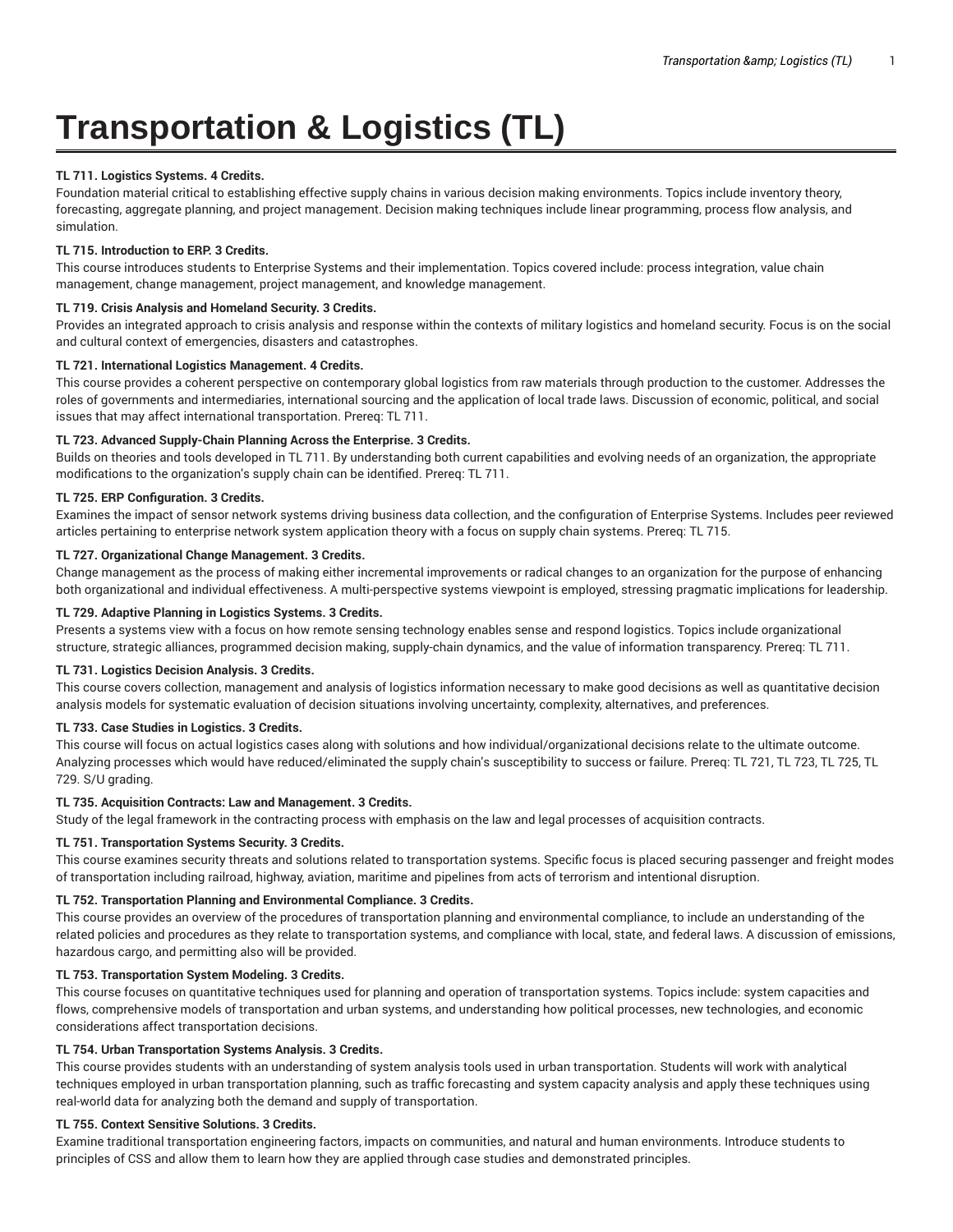## **TL 756. Transportation and Land Use Integration. 3 Credits.**

This course provides students with an understanding of the interrelationships that exist between land use and transportation and the related impacts to the economy, environment and to society as a whole in the planning context.

#### **TL 757. Intelligent Transportation Solutions. 3 Credits.**

Fundamentals and field studies of information technologies deployed and emerging to address critical transportation issues such as congestion, safety, security, and energy efficiency.

#### **TL 781. Program Evaluation. 3 Credits.**

This course details program evaluation and its usefulness to organizational planning. Students will learn how program data is relevant to evaluation, scoping, research methods, assessment, planning, and sharing findings with topic experts.

#### **TL 782. Highway Planning and Logistics. 3 Credits.**

Fundamentals of highway transportation and freight logistics, including motor carrier economics and operations, effects of heavy trucks on highway infrastructure, truck size and weight issues, regulations, highway classifications, highway capacity planning, and level of service.

## **TL 783. Transportation Systems II. 3 Credits.**

This course focuses on railroads and freight multimodal planning. It includes an introduction to railroads, an overview of the railroad industry and services, cost models, regulations, energy requirements, route analysis, operations, line capacities, intermodal terminals, environmental considerations, and multimodal freight issues. Prereq: TL 782.

## **TL 785. Spatial Analysis in Transportation. 3 Credits.**

This course focuses on applications of Geographic Information Systems (GIS) to transportation networks and problems. The emphasis is on data modeling. Topics include: linear referencing, dynamic segmentation, network analysis, urban and land use planning, routing of hazardous materials, and asset management applications.

#### **TL 786. Public Transportation. 3 Credits.**

Focuses on public transportation issues and models. Topics include: policy issues, government's role in transit, transit planning, demand forecasting, performance evaluation, and system costing. Students will work on projects directly related to a transit system.

#### **TL 787. Public Transportation II. 3 Credits.**

This course focuses on concepts and modeling procedures used when planning and operating public transportation systems. Topics covered include transit demand analysis, quality of service concepts and estimation, bus and rail capacity, and service planning. Prereq: TL 786.

## **TL 788. Research in Transportation and Logistics. 3 Credits.**

This course focuses on the conduct of scientific research in transportation and the application of a wide range of quantitative methods to transportation problems. The emphasis is on selecting the appropriate techniques for a problem and integrating them into interdisciplinary models. Critical research issues are highlighted.

#### **TL 789. Leadership, Ethics, and Academic Conduct in Transportation. 3 Credits.**

This course focuses on academic conduct in students' educational programs, and then goes on to explore theories, concepts, and practices of leadership and ethics that students may apply to their academic programs and transportation careers.

#### **TL 790. Graduate Seminar. 1-5 Credits.**

#### **TL 791. Temporary/Trial Topics. 1-5 Credits.**

**TL 793. Individual Study. 1-5 Credits.**

- **TL 794. Practicum/Internship. 1-8 Credits.**
- **TL 795. Field Experience. 1-10 Credits.**
- **TL 796. Special Topics. 1-5 Credits.**

**TL 797. Master's Paper. 1-3 Credits.**

**TL 798. Master's Thesis. 1-10 Credits.**

## **TL 811. Modeling for Logistics Research. 4 Credits.**

Models used in logistics research are studied. Topics include statistical models, mathematical programming, network models, stochastic decision processes, and simulation. The ability to perform and present logistics research is cultivated.

# **TL 823. Contemporary Supply Chain Research. 3 Credits.**

This course focuses on contemporary research in supply chain management. Topics include advertising, information technology, game theory, supply chain contracts, and sustainability. The ability to perform and present supply chain research is cultivated. Prereq: TL 811.

#### **TL 829. Supply Chain Risk Management. 3 Credits.**

This course focuses on risk management in supply chains. Topics include random yields, exchange rates, real options, complex systems, and disruptions. The ability to perform and present supply chain risk management research is cultivated. Prereq: TL 811.

#### **TL 831. Modeling for Transportation and Logistics Decision Analysis. 3 Credits.**

This course emphasizes critical thinking skills and excel spreadsheet modeling skills to solve, and analyze logistics and transportation issues. It includes an introduction to modeling, excel, add-in tools, optimization, and uncertainty analysis. Prereq: ENGR 770.